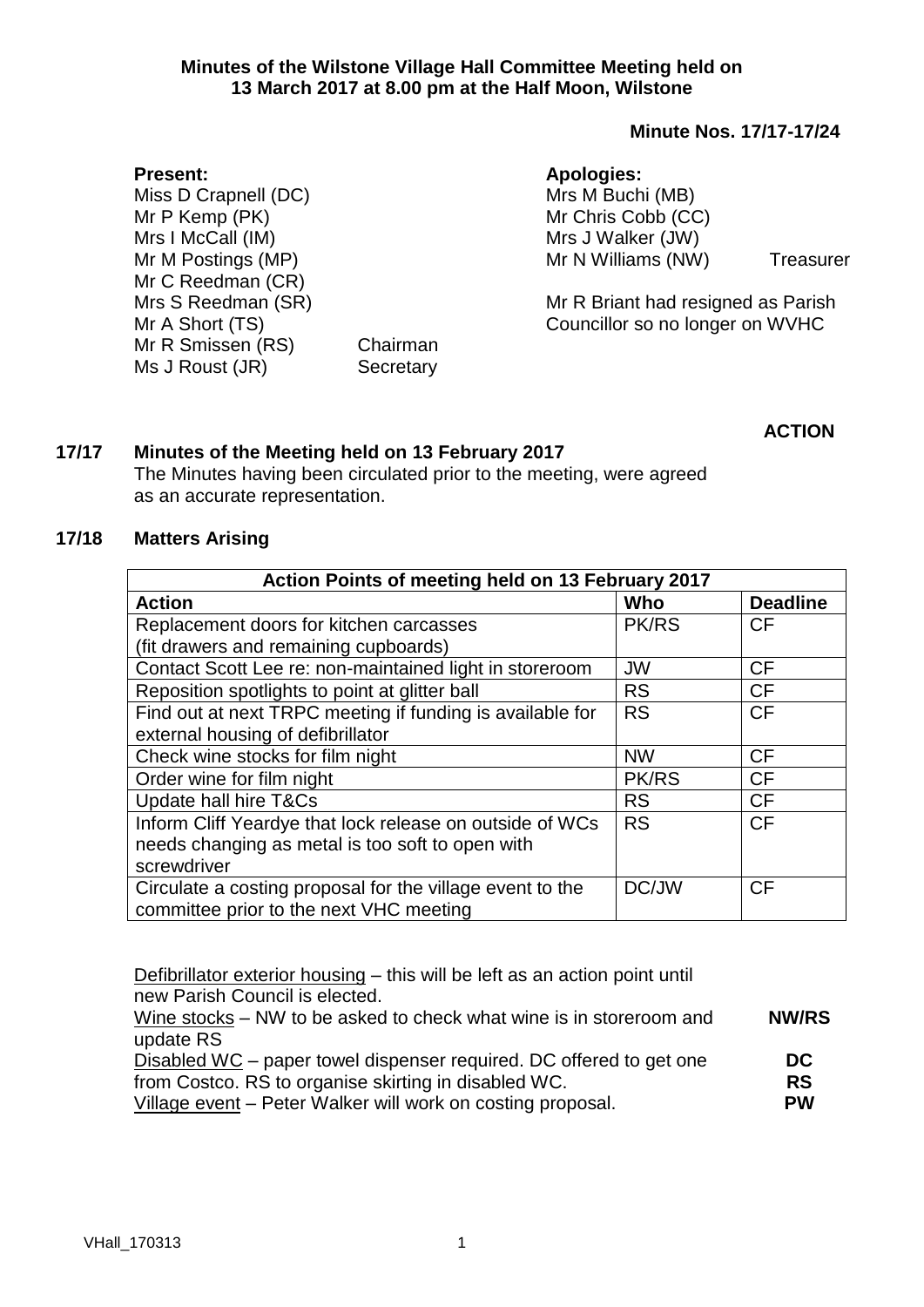## **17/19 Treasurer's Report**

Nothing exceptional to report.

| <b>Balances</b>                          | 13 March 2017 |                                                             |
|------------------------------------------|---------------|-------------------------------------------------------------|
| Current                                  | 1,548.73      |                                                             |
| Deposit                                  | 15,828.38     |                                                             |
| <b>Money Market</b>                      | 7,000.00      |                                                             |
| Petty cash                               | 695.67        |                                                             |
| Awaiting paying in                       | 0.00          |                                                             |
|                                          | 25,072.78     |                                                             |
| Outstanding bills<br>Unpaid cheques      | 0.00          | -1,135.00 final toilet refurb bill                          |
| <b>Total funds</b>                       | 23,937.78     |                                                             |
| Approx. profit<br>Current financial year | $-15,600.00$  | but we've spent over<br>£24,600 on major works<br>this year |

## **17/20 Website**

Nothing to report

#### **17/21 Future Events**

**Film Nights** – the film this Friday is Fantastic Beasts and Where to Find Them.

**Village event** – planning is on-going

**Wine Evening** - 6 May 2017, 7.30. The evening will be a simple wine and food quiz. Tickets will be £15 per head with a maximum attendance of 60 people. PK has submitted article about the evening to the next issue of the Village News.

#### **Past Events**

Film Night – the last film was Bridget Jones Baby and was a good evening.

**17/22 Hall Lettings**

Still going well.

### **17/23 Any Other Business**

Defibrillator – battery that tests the defibrillator is flat and we need a replacement. It is a lithium PP9. There is a pin on leather keyring in key cabinet. This pin needs to be used if opening up the defibrillator to stop it alarming.

Crazy golf equipment – a school has requested to use it.

Playschool Notices – they need to take down any notices they put up at the end of their sessions. TS will write to them.

**RS**

**TS**